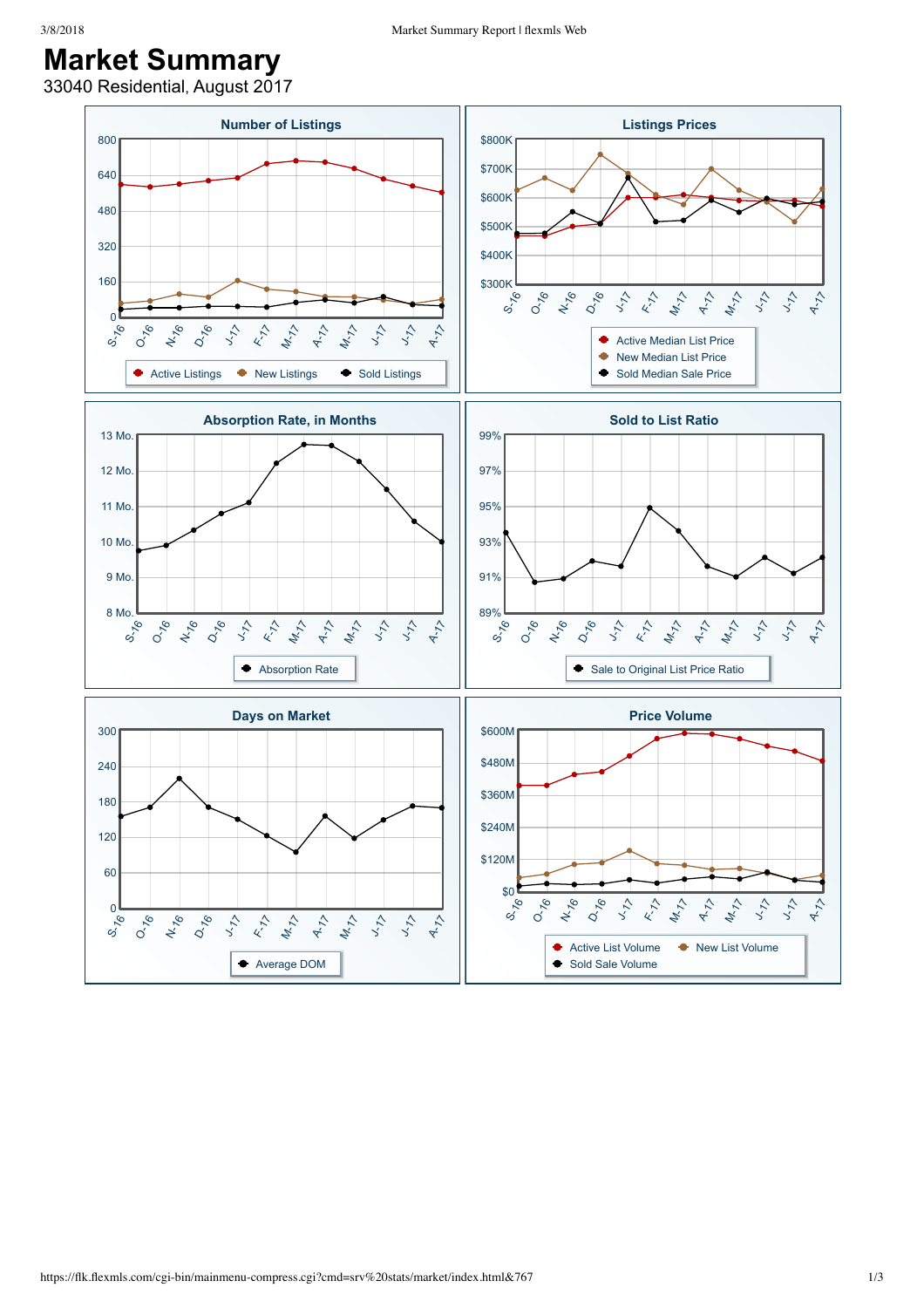| <b>Summary Statistics</b> |           |           |          |                 |                 |          |
|---------------------------|-----------|-----------|----------|-----------------|-----------------|----------|
|                           | Aug-17    | Aug-16    | $%$ Chg  | <b>2017 YTD</b> | <b>2016 YTD</b> | $%$ Chg  |
| Absorption Rate           | 9.99      | 10.14     | $-1.48$  | 11.63           | 11.62           | 0.09     |
| Average List Price        | \$866.655 | \$691.226 | 25.38    | \$819.984       | \$787.371       | 4.14     |
| Median List Price         | \$569,000 | \$470,000 | 21.06    | \$592,000       | \$549.000       | 7.83     |
| Average Sale Price        | \$677.271 | \$717.941 | $-5.66$  | \$740.814       | \$815.261       | $-9.13$  |
| Median Sale Price         | \$585,000 | \$540.000 | 8.33     | \$575,000       | \$540.000       | 6.48     |
| Average DOM               | 169       | 135       | 25.19    | 141             | 145             | $-2.76$  |
| Median DOM                | 84        | 107       | $-21.50$ | 77              | 93              | $-17.20$ |

| <b>Sold Listings</b> |                   |                |          |                     |                |          | <b>Pending Listings</b> |                |                |                   |                |                     |          |
|----------------------|-------------------|----------------|----------|---------------------|----------------|----------|-------------------------|----------------|----------------|-------------------|----------------|---------------------|----------|
|                      | <b>This Month</b> |                |          | <b>Year to Date</b> |                |          |                         |                |                | <b>This Month</b> |                | <b>Year to Date</b> |          |
|                      | 2017              | 2016           | % Chg    | 2017                | 2016           | % Chg    |                         | 2017           | 2016           | % Chg             | 2017           | 2016                | % Chg    |
| 0-99.999             | $\overline{2}$    | $\mathbf{1}$   | 100.0    | 20                  | 21             | $-4.8$   | 0-99,999                | 0              | 0              | 0.0               | 24             | 23                  | 4.3      |
| 100,000-149,999      | $\mathbf{1}$      | $\Omega$       | N/A      | 5                   | $\overline{4}$ | 25.0     | 100,000-149,999         | 0              | $\mathbf{1}$   | $-100.0$          | 3              | 3                   | 0.0      |
| 150,000-199,999      | 0                 | $\mathbf 0$    | 0.0      | 3                   | 13             | $-76.9$  | 150,000-199,999         | 1              | 0              | N/A               | 3              | 13                  | $-76.9$  |
| 200,000-249,999      | $\mathbf{1}$      | $\mathbf 0$    | N/A      | 13                  | 11             | 18.2     | 200,000-249,999         | 0              | $\mathbf{1}$   | $-100.0$          | 10             | 12                  | $-16.7$  |
| 250,000-299,999      | $\overline{2}$    | 6              | $-66.7$  | 11                  | 20             | $-45.0$  | 250,000-299,999         | $\overline{2}$ | $\overline{7}$ | $-71.4$           | 14             | 20                  | $-30.0$  |
| 300,000-349,999      | $\overline{2}$    | 1              | 100.0    | 24                  | 30             | $-20.0$  | 300,000-349,999         | 0              | 0              | 0.0               | 18             | 23                  | $-21.7$  |
| 350,000-399,999      | 6                 | 6              | 0.0      | 45                  | 39             | 15.4     | 350,000-399,999         | 5              | $\overline{7}$ | $-28.6$           | 49             | 46                  | 6.5      |
| 400,000-449,999      | 3                 | 5              | $-40.0$  | 26                  | 37             | $-29.7$  | 400,000-449,999         | 3              | 5              | $-40.0$           | 22             | 36                  | $-38.9$  |
| 450,000-499,999      | $\mathbf{1}$      | 8              | $-87.5$  | 44                  | 54             | $-18.5$  | 450,000-499,999         | 1              | $\overline{7}$ | $-85.7$           | 42             | 52                  | $-19.2$  |
| 500,000-549,999      | 3                 | 9              | $-66.7$  | 42                  | 38             | 10.5     | 500,000-549,999         | $\overline{2}$ | $\overline{7}$ | $-71.4$           | 34             | 32                  | 6.3      |
| 550,000-599,999      | 5                 | 6              | $-16.7$  | 29                  | 37             | $-21.6$  | 550,000-599,999         | 3              | 9              | $-66.7$           | 37             | 48                  | $-22.9$  |
| 600.000-649.999      | 4                 | 3              | 33.3     | 34                  | 29             | 17.2     | 600.000-649.999         | 0              | 1              | $-100.0$          | 24             | 26                  | $-7.7$   |
| 650,000-699,999      | 1                 | $\overline{4}$ | $-75.0$  | 13                  | 18             | $-27.8$  | 650,000-699,999         | 2              | $\overline{2}$ | 0.0               | 22             | 16                  | 37.5     |
| 700,000-749,999      | 5                 | 3              | 66.7     | 22                  | 17             | 29.4     | 700,000-749,999         | 4              | 4              | 0.0               | 20             | 19                  | 5.3      |
| 750.000-799.999      | $\Omega$          | $\Omega$       | 0.0      | 14                  | 16             | $-12.5$  | 750,000-799,999         | 1              | 3              | $-66.7$           | 13             | 22                  | $-40.9$  |
| 800,000-849,999      | 3                 | $\overline{2}$ | 50.0     | 16                  | 13             | 23.1     | 800,000-849,999         | 4              | $\mathbf{1}$   | 300.0             | 15             | 9                   | 66.7     |
| 850,000-899,999      | $\mathbf{1}$      | 3              | $-66.7$  | 11                  | 15             | $-26.7$  | 850,000-899,999         | $\Omega$       | 3              | $-100.0$          | 13             | 23                  | $-43.5$  |
| 900,000-949,999      | 1                 | $\Omega$       | N/A      | 10                  | 11             | $-9.1$   | 900,000-949,999         | 0              | 1              | $-100.0$          | 5              | 4                   | 25.0     |
| 950,000-999,999      | $\mathbf{1}$      | 1              | 0.0      | 14                  | 8              | 75.0     | 950,000-999,999         | 0              | 0              | 0.0               | 11             | 16                  | $-31.2$  |
| 1,000,000-1,099,999  | $\overline{2}$    | $\overline{2}$ | 0.0      | 9                   | 14             | $-35.7$  | 1,000,000-1,099,999     | 1              | $\mathbf{1}$   | 0.0               | 11             | $\overline{7}$      | 57.1     |
| 1,100,000-1,199,999  | $\overline{2}$    | $\overline{2}$ | 0.0      | 13                  | 9              | 44.4     | 1,100,000-1,199,999     | $\overline{2}$ | $\mathbf{1}$   | 100.0             | 9              | 12                  | $-25.0$  |
| 1,200,000-1,299,999  | $\mathbf{1}$      | $\mathbf{1}$   | 0.0      | 21                  | $\overline{7}$ | 200.0    | 1,200,000-1,299,999     | 1              | 0              | N/A               | 19             | 8                   | 137.5    |
| 1,300,000-1,399,999  | 0                 | 1              | $-100.0$ | $\overline{7}$      | $\overline{7}$ | 0.0      | 1,300,000-1,399,999     | 0              | $\overline{2}$ | $-100.0$          | 13             | 9                   | 44.4     |
| 1,400,000-1,499,999  | $\Omega$          | $\Omega$       | 0.0      | 5                   | 6              | $-16.7$  | 1,400,000-1,499,999     | 1              | $\mathbf{0}$   | N/A               | 6              | 6                   | 0.0      |
| 1,500,000-1,599,999  | 0                 | $\mathbf 0$    | 0.0      | 4                   | 6              | $-33.3$  | 1,500,000-1,599,999     | 0              | 0              | 0.0               | 5              | 5                   | 0.0      |
| 1,600,000-1,699,999  | 0                 | $\mathbf 0$    | 0.0      | 11                  | $\mathbf 0$    | N/A      | 1,600,000-1,699,999     | 1              | 0              | N/A               | 11             | $\overline{4}$      | 175.0    |
| 1,700,000-1,799,999  | $\mathbf{1}$      | $\Omega$       | N/A      | 4                   | $\mathbf{1}$   | 300.0    | 1,700,000-1,799,999     | 1              | $\Omega$       | N/A               | 5              | $\mathbf{0}$        | N/A      |
| 1,800,000-1,899,999  | 0                 | $\mathbf{1}$   | $-100.0$ | $\overline{2}$      | 9              | $-77.8$  | 1,800,000-1,899,999     | $\overline{2}$ | $\Omega$       | N/A               | $\overline{7}$ | 4                   | 75.0     |
| 1,900,000-1,999,999  | $\Omega$          | 1              | $-100.0$ | $\mathbf{1}$        | 3              | $-66.7$  | 1,900,000-1,999,999     | 0              | $\overline{2}$ | $-100.0$          | 3              | $\overline{7}$      | $-57.1$  |
| 2,000,000-2,249,999  | 1                 | 1              | 0.0      | 6                   | $\overline{7}$ | $-14.3$  | 2,000,000-2,249,999     | $\Omega$       | $\mathbf{0}$   | 0.0               | $\overline{2}$ | 6                   | $-66.7$  |
| 2,250,000-2,499,999  | 1                 | 1              | 0.0      | 2                   | $\overline{2}$ | 0.0      | 2,250,000-2,499,999     | 0              | $\overline{c}$ | $-100.0$          | 6              | 6                   | 0.0      |
| 2,500,000-2,749,999  | 0                 | $\mathbf 0$    | 0.0      | 3                   | $\overline{2}$ | 50.0     | 2,500,000-2,749,999     | 0              | 0              | 0.0               | $\overline{2}$ | $\mathbf{1}$        | 100.0    |
| 2,750,000-2,999,999  | 0                 | $\mathbf 0$    | 0.0      | $\overline{2}$      | $\overline{2}$ | 0.0      | 2,750,000-2,999,999     | 1              | 0              | N/A               | 4              | 3                   | 33.3     |
| 3,000,000-3,249,999  | $\Omega$          | $\Omega$       | 0.0      | 0                   | $\mathbf{1}$   | $-100.0$ | 3,000,000-3,249,999     | 1              | $\Omega$       | N/A               | 1              | $\mathbf{1}$        | 0.0      |
| 3,250,000-3,499,999  | 0                 | $\mathbf 0$    | 0.0      | 1                   | $\mathbf{1}$   | 0.0      | 3,250,000-3,499,999     | 0              | 0              | 0.0               | 0              | 0                   | 0.0      |
| 3,500,000-3,749,999  | $\Omega$          | $\mathbf 0$    | 0.0      | 1                   | 3              | $-66.7$  | 3,500,000-3,749,999     | 0              | 0              | 0.0               | 0              | $\mathbf{1}$        | $-100.0$ |
| 3,750,000-3,999,999  | $\Omega$          | $\Omega$       | 0.0      | 1                   | $\mathbf{1}$   | 0.0      | 3,750,000-3,999,999     | $\Omega$       | $\Omega$       | 0.0               | 1              | 3                   | $-66.7$  |
| 4,000,000-4,249,999  | 0                 | 0              | 0.0      | 0                   | $\Omega$       | 0.0      | 4,000,000-4,249,999     | 0              | 0              | 0.0               | 0              | 0                   | 0.0      |
| 4,250,000-4,499,999  | 0                 | $\mathbf{1}$   | $-100.0$ | 0                   | $\mathbf{1}$   | $-100.0$ | 4,250,000-4,499,999     | 0              | 0              | 0.0               | $\mathbf{1}$   | $\overline{2}$      | $-50.0$  |
| 4,500,000-4,749,999  | 0                 | $\mathbf 0$    | 0.0      | 1                   | $\mathbf 0$    | N/A      | 4,500,000-4,749,999     | 0              | $\Omega$       | 0.0               | 0              | 0                   | 0.0      |
| 4,750,000-4,999,999  | 0                 | $\mathbf 0$    | 0.0      | 0                   | $\mathbf 0$    | 0.0      | 4,750,000-4,999,999     | 0              | 0              | 0.0               | 0              | $\mathbf{0}$        | 0.0      |
| 5,000,000+           | 0                 | $\mathbf 0$    | 0.0      | $\overline{2}$      | $\overline{2}$ | 0.0      | $5,000,000+$            | 0              | $\mathbf{1}$   | $-100.0$          | 1              | 3                   | $-66.7$  |
| Totals               | 50                | 69             | $-27.5$  | 492                 | 515            | $-4.5$   | Totals                  | 39             | 68             | $-42.6$           | 486            | 531                 | $-8.5$   |